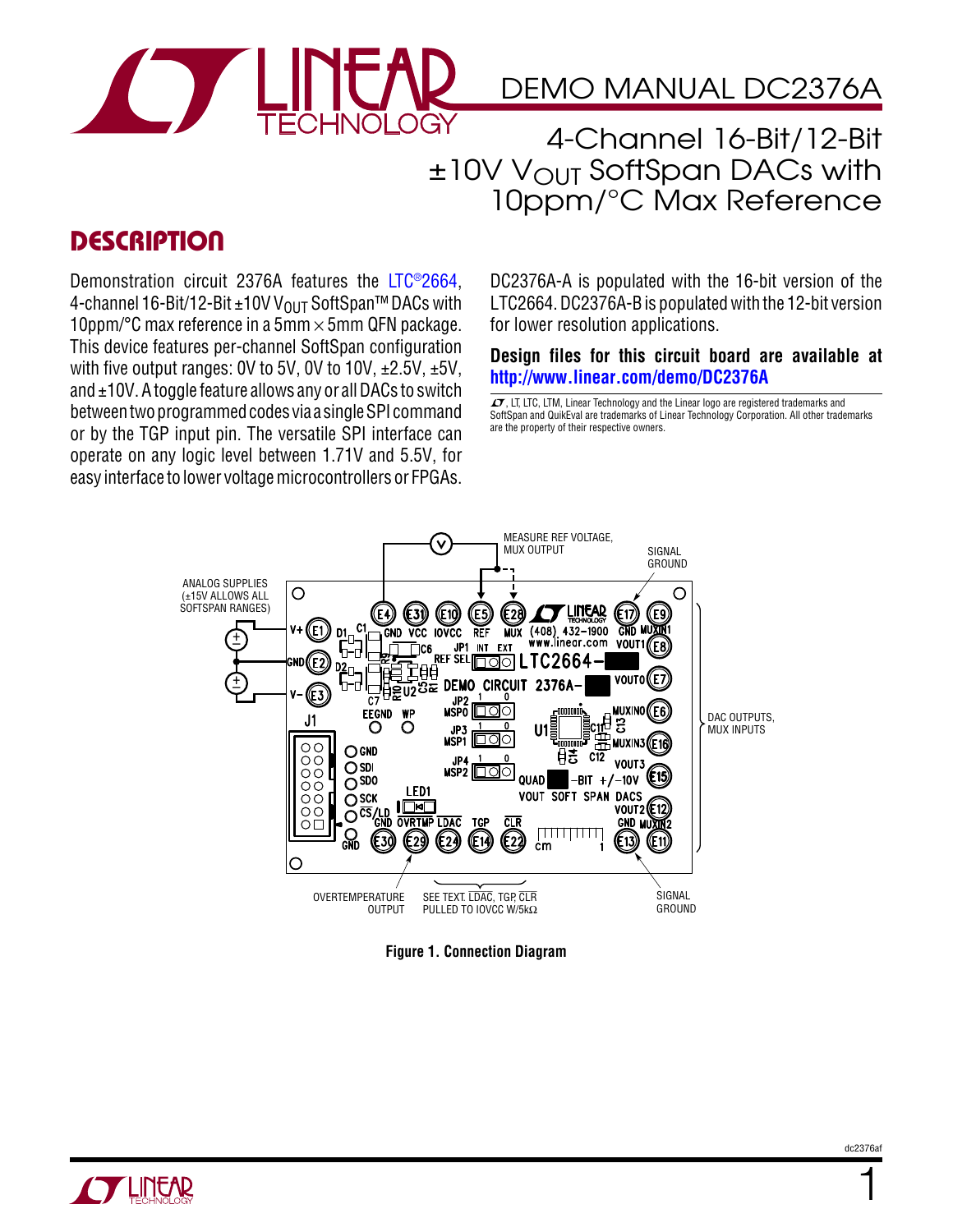Download and install QuikEval™ from:

<http://www.linear.com/designtools/software/#Data>

Connect a DC590 controller or DC2026 Linduino with DC590 emulator firmware to the DC2376A with the supplied ribbon cable. Connect low-noise analog power supplies as shown in Figure 1. A  $\pm$ 15V supply will allow all of the SoftSpan ranges to be used, refer to the LTC2664 data sheet for other supply options if not all SoftSpan ranges are used.

Connect the controller to the host PC's USB port and run QuikEval. The DC2376A software will be downloaded and installed, after which a jumper setting window will appear as shown in Figure 2. The default settings are internal reference, SoftSpan operation with 0V to 5V range, 0V output on power-up. Ifthe jumpers on the board have been changed to a different configuration, select the appropriate options in the pull-down menus to match the board.

ClickOK and themain dialogwill appear. The control panel gives access to all of the LTC2664's functionality including per-channel SoftSpan ranges, toggling, Power-Down, etc. Detailed instructions are provided in the Help menu.

| $\vert x \vert$<br>Jumper Settings                                |                                           |  |  |  |  |
|-------------------------------------------------------------------|-------------------------------------------|--|--|--|--|
| Please indicate the current jumper<br>settings on the demo board. |                                           |  |  |  |  |
| <b>REF SEL</b><br>JP1<br>Ξ<br>EXT<br>INT.                         | Reference<br>Internal                     |  |  |  |  |
| MSP <sub>0</sub><br>JP2<br>MSP1<br>JP3<br>n<br>MSP2<br>JP4<br>0   | Span Setting<br>0-5V, 0-scale Soft-Span ▼ |  |  |  |  |
|                                                                   | OΚ                                        |  |  |  |  |

**Figure 2. Jumper Settings Dialog**



dc2376af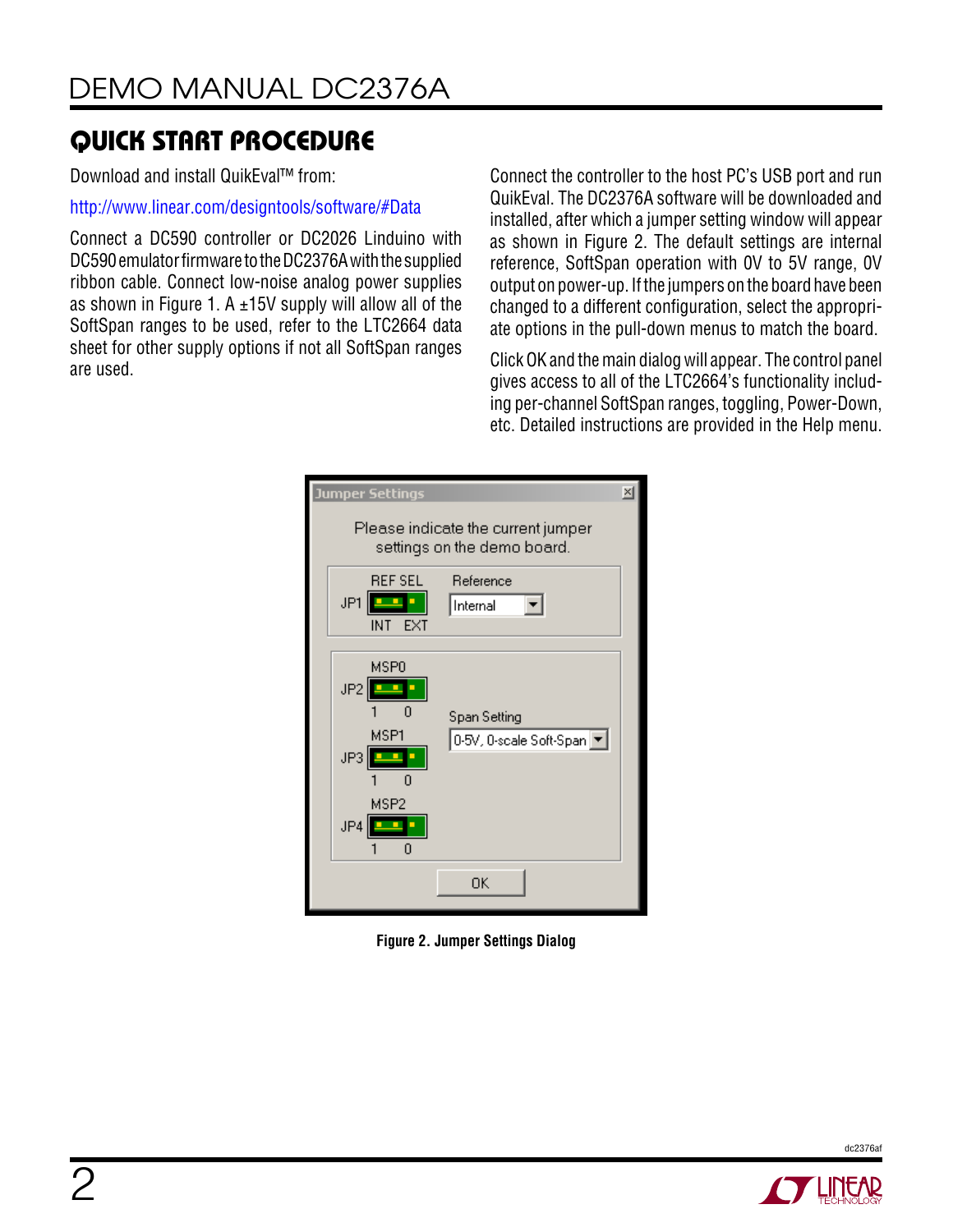| <b>O LTC2664</b>                                                                                                   | $ \Box$ $\times$                                                                      |
|--------------------------------------------------------------------------------------------------------------------|---------------------------------------------------------------------------------------|
| File<br>Help                                                                                                       | Normal View<br>Toggle View                                                            |
| Specify Values in Volts<br>Note: Voltage values assume<br>2.5V reference & Soft Span<br>Value For All DACs (Volts) | Channel 0<br>Output<br>Value (Volts)<br>0.9999847 0.9999847<br>Write & Update<br>Span |
| 0.0000000                                                                                                          | 0V to 5V (Unipolar)<br>▼                                                              |
| Write All<br>Update All                                                                                            | Power Down DAC                                                                        |
| Span For All DACs                                                                                                  | Channel 1                                                                             |
| OV to 5V (Unipolar)                                                                                                | Output<br>Value (Volts)                                                               |
| Monitor Mux Channel<br>Disabled                                                                                    | 1.9999695<br>$1.9999695 -$                                                            |
| Tum off all DACs, Mux,                                                                                             | Write & Update<br>Span<br>0V to 5V (Unipolar)<br>▼<br>Power Down DAC                  |
| Reference & Bias Circuits                                                                                          | Channel 2                                                                             |
| Power Down Chip                                                                                                    | Output<br>Value (Volts)<br>3.0000305 3.0000305                                        |
|                                                                                                                    | Write & Update<br>Span                                                                |
|                                                                                                                    | 0V to 5V (Unipolar)                                                                   |
|                                                                                                                    | Power Down DAC                                                                        |
|                                                                                                                    | Channel 3                                                                             |
|                                                                                                                    | Output<br>Value (Volts)<br>4.0000153<br>4.0000153                                     |
|                                                                                                                    | Write & Update<br>Span                                                                |
|                                                                                                                    | 0V to 5V (Unipolar)<br>Power Down DAC                                                 |

**Figure 3. Main Control Panel**

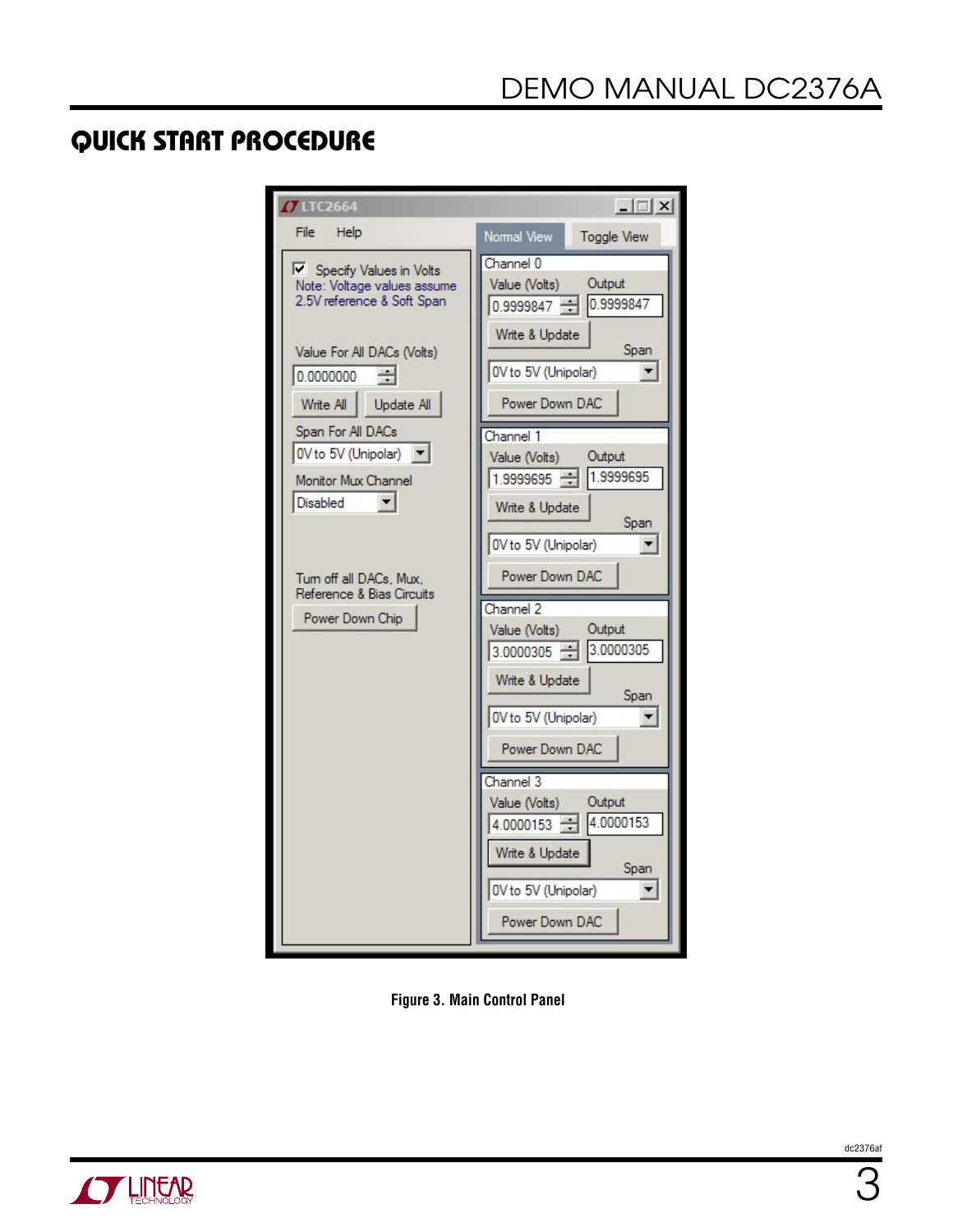### **External Connections**

**J1:** Interface connector to DC590 controller or Linduino. Provides OVP power, SPI interface, and board identification.

**V–, GND, V+:** Analog supplies, connected to the LTC2664  $V^+$  and  $V^-$  pins. Nominally  $\pm 15V$  for operation in all Soft-Span ranges. Refer to the data sheet for other supply configurations.

**GND:** Four additional ground posts and exposed ground plane around board edge allow solid connection to prototype circuitry and measurement equipment.

**VCC:** Analog supply voltage. Normally supplied by an onboard LT1761-5 fixed 5V regulator that is powered fromthe V<sup>+</sup> supply. For single 5V supply applications, VCC may be tied directly to V<sup>+</sup> and supplied with 4.5V to 5.5V.

**IOVCC:** Digital interface power. No connection to this pin is required when used with a DC590 or Linduino controller. If another controller is used, connect to digital supply that powers the SPI bus controller (1.71 to 5.5V).

**REF:** Connection to the REF pin. In internal reference mode, the reference voltage may be monitored at this point. Placing REF\_SEL jumper in the EXT position allows an external reference to be connected to this point.

**MUX:** Monitor Mux output. Allows surveying the DAC outputs, as well as the auxiliary MUX inputs,  $V^+$ ,  $V^-$  REF, REFLO, andaninternaltemperature sensor, under software control. Must be measured with a high impedance meter (output impedance is nominally 2.1kΩ).

**VOUT0 to VOUT3:** DAC outputs.

**MUXIN0 to MUXIN3:** Analog Multiplexer Auxiliary Inputs.

**CLR:** Asynchronous clear input (pulled high to OVP with a 4.99k resistor). Pull to ground to reset the DAC to the power-on reset value (determined by MSPx pins.)

**TGP:** Toggle input (pulled high to OVP with a 4.99k resistor). Ahigh level on this pin enables software toggling. See data sheet for a complete description of toggle operation.

**LDAC:** Asynchronous DAC update. If CS/LD is high at the falling edge of LDAC, DAC outputs will be updated with the contents of the input registers. If  $\overline{\text{CS}}$ /LD is low when  $\overline{LDAC}$  goes low, the DAC registers are updated after  $\overline{CS}/$ LD returns high.

**OVRTMP:**Overtemperature pin (pulled high to IOVCCwith a 4.99k resistor). The LTC2664 pulls this pin low if the die temperature exceeds approximately 160°C. It is released on the next rising edge of  $\overline{\text{CS}}$ /LD.

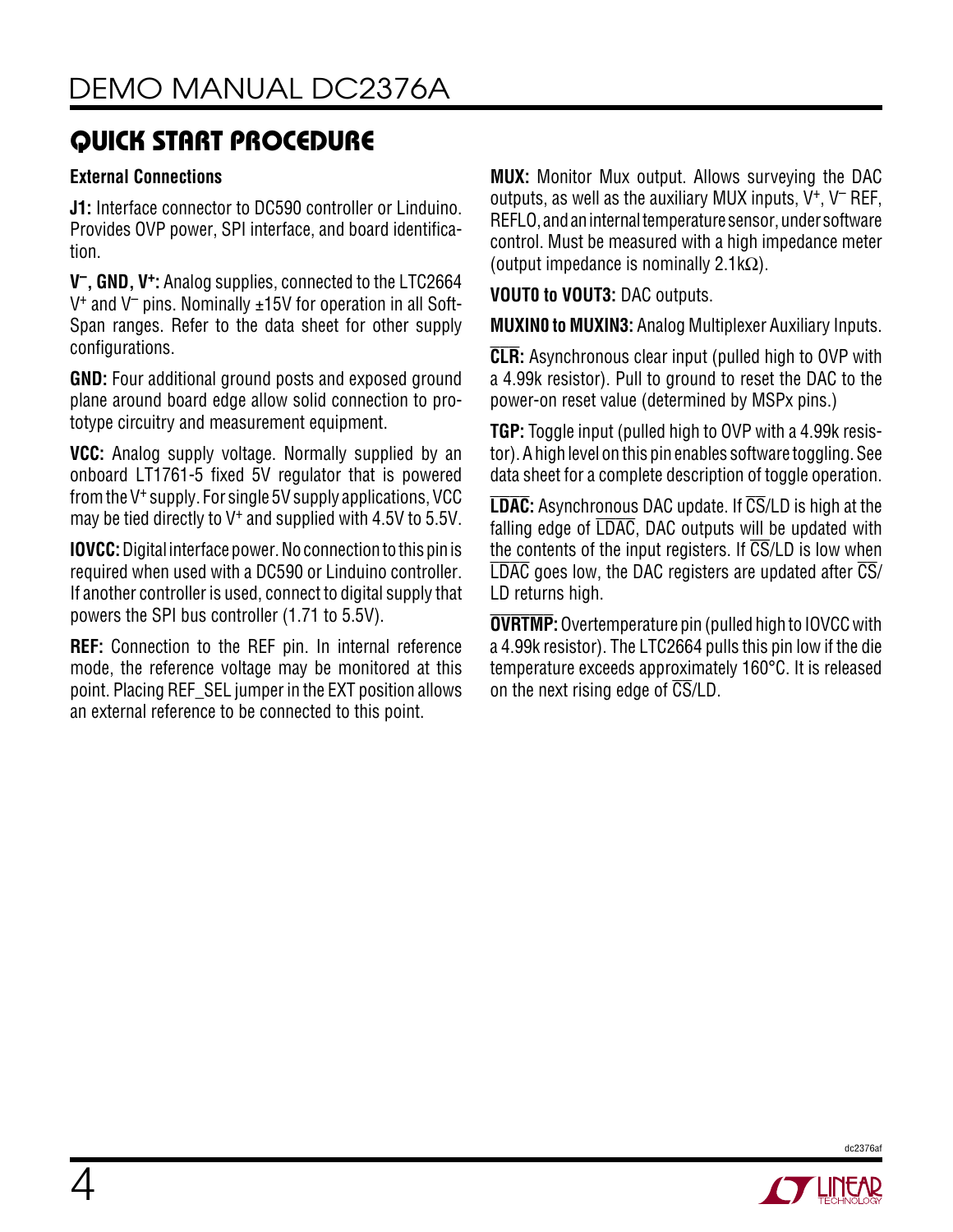#### **Jumpers**

**REF SEL (JP1):** Selects internal or external reference mode. (See data sheet description of REFCOMP pin.)

**MSP0, MSP1, MSP2 (JP2, JP3, JP4):** Manual Span control. Setting all jumpers to the 1 position (Default) selects SoftSpan operation, with a power-up default span of 0V to 5V, and reset to Zero-Scale. Other options are listed in Table 1.

### **LEDs**

**OVRTMP:** Lights when OVRTMP pin asserts, indicating an overtemperature state. (Note that LED will light if positive analog supply is present and OVP is not. OVP is normally supplied by the controller.)

#### **Test Points**

The SPI bus is available on a row of through-hole test points next to J1 that may be used to monitor the bus or to drive the bus with an external controller.

**EEGND, WP:** For factory use only.

| .    |      |             |                     |                   |                    |                 |
|------|------|-------------|---------------------|-------------------|--------------------|-----------------|
| MSP2 | MSP1 | <b>MSPO</b> | <b>OUTPUT RANGE</b> | <b>RESET CODE</b> | <b>MANUAL SPAN</b> | <b>SoftSpan</b> |
|      |      |             | ±10V                | Mid-Scale         |                    |                 |
|      |      |             | ±5V                 | Mid-Scale         | Λ                  |                 |
|      |      |             | ±2.5V               | Mid-Scale         | Λ                  |                 |
|      |      |             | 0V to 10V           | Zero-Scale        | Λ                  |                 |
|      |      |             | 0V to 10V           | Mid-Scale         |                    |                 |
|      |      |             | OV to 5V            | Zero-Scale        |                    |                 |
|      |      |             | OV to 5V            | Mid-Scale         |                    |                 |
|      |      |             | OV to 5V            | Zero-Scale        |                    |                 |

**Table 1**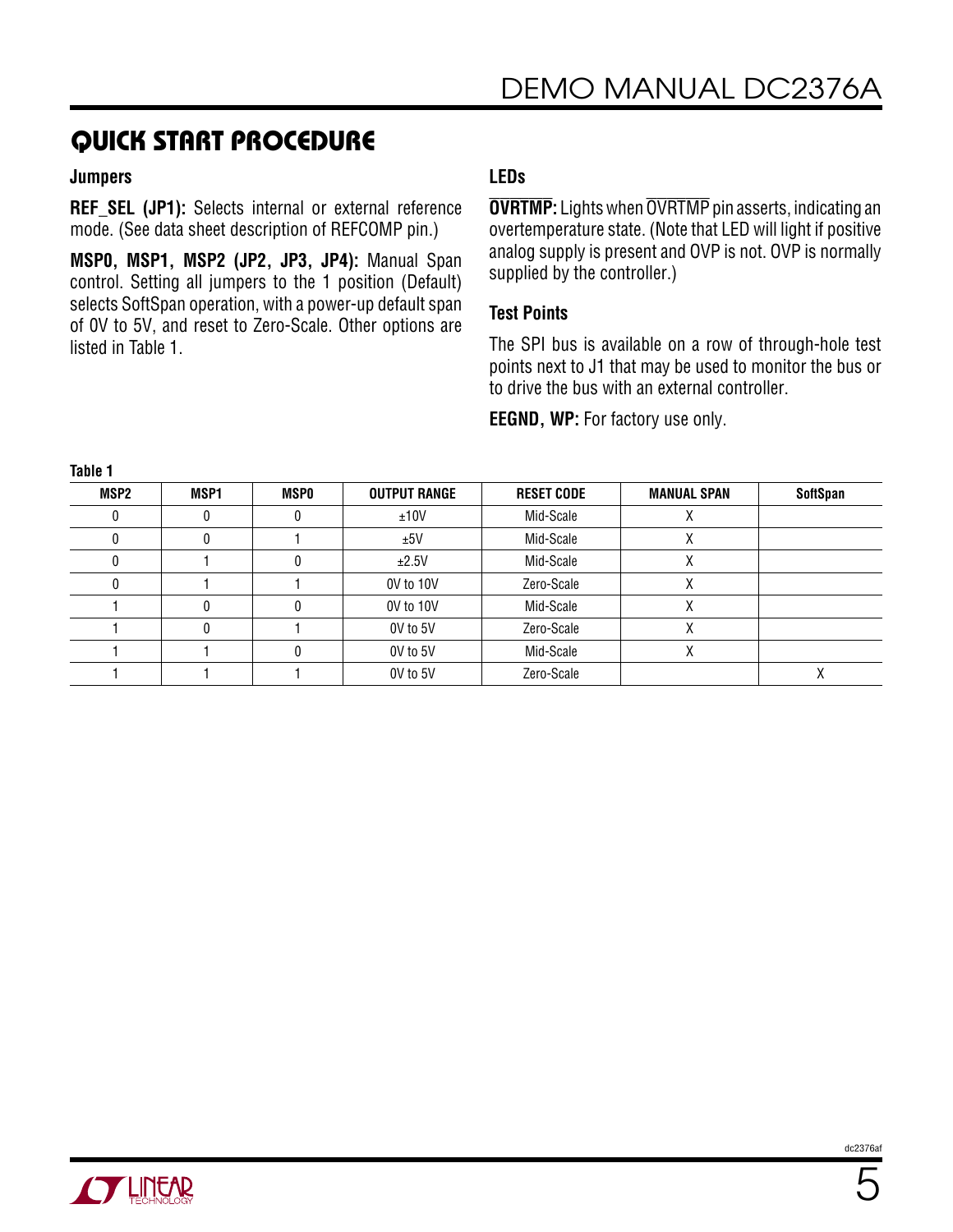# DEMO MANUAL DC2376A

## Parts List

| <b>ITEM</b>                                  | QTY            | <b>REFERENCE</b>                | <b>PART DESCRIPTION</b>           | <b>MANUFACTURER/PART NUMBER</b>    |  |  |  |
|----------------------------------------------|----------------|---------------------------------|-----------------------------------|------------------------------------|--|--|--|
| <b>Required Circuit Components</b>           |                |                                 |                                   |                                    |  |  |  |
|                                              | 3              | C1, C6, C7                      | CAP, X5R, 10µF 25V, 10%, 1206     | MURATA, GRM31CR61E106KA12L         |  |  |  |
| $\overline{2}$                               | 9              | C2, C3, C8, C9, C11 TO C15      | CAP, X7R, 0.1µF 25V, 10%, 0603    | MURATA, GRM188R71E104KA01D         |  |  |  |
| 3                                            |                | C <sub>5</sub>                  | CAP, X7R, 0.01µF 25V, 10%, 0603   | MURATA, GRM188R71E103KA01D         |  |  |  |
| 4                                            | $\overline{c}$ | D1, D2                          | DIODE, SCHOTTKY DUAL 30V, SOT23-3 | DIODES INC, BAT54C-7-F             |  |  |  |
| 5                                            | 23             | E1 TO E17, E22, E24, E28 TO E31 | TURRET, TESTPOINT 0.064"          | MILL-MAX, 2308-2-00-80-00-00-07-0  |  |  |  |
| 6                                            | 4              | JP1, JP2, JP3, JP4              | HEADER, 2MM SINGLE STR 3POS       | SULLINS, NRPN031PAEN-RC            |  |  |  |
| $\overline{7}$                               |                | J1                              | CONN, HEADER 14POS 2MM VERT GOLD  | MOLEX, 87831-1420                  |  |  |  |
| 8                                            |                | LED1                            | LED, RED, LED-ROHM-SML-010VT      | ROHM, SML-010VTT86L                |  |  |  |
| 9                                            |                | Q1                              | MOSFET, N-CH 60V 300MA SOT-23     | VISHAY SILICONIX, 2N7002K-T1-E3    |  |  |  |
| 10                                           | $\mathbf{0}$   | R1, R2, R10                     | RES, 0603                         | 0PT                                |  |  |  |
| 11                                           | 8              | R3 TO R9, R12                   | RES, CHIP, 4.99k, 1/10W, 1% 0603  | VISHAY, CRCW06034K99FKEA           |  |  |  |
| 12                                           | 1              | R <sub>11</sub>                 | RES, CHIP, 1k, 1/10W, 1% 0603     | VISHAY, CRCW06031K00FKEA           |  |  |  |
| 13                                           | 1              | U <sub>2</sub>                  | IC, LT1761ES5-5, SOT23-5          | LINEAR TECHNOLOGY, LT1761ES5-5#PBF |  |  |  |
| 14                                           |                | U3                              | IC, 24LC025-I/ST, TSSOP8          | MICROCHIP, 24LC025-I/ST            |  |  |  |
| <b>DC2376A-A Required Circuit Components</b> |                |                                 |                                   |                                    |  |  |  |
| $\overline{2}$                               |                | U1                              | IC, 16-BIT, QFN32UH-5X5           | LINEAR TECHNOLOGY, LTC2664IUH-16   |  |  |  |
| <b>DC2376A-B Required Circuit Components</b> |                |                                 |                                   |                                    |  |  |  |
| $\overline{c}$                               |                | U1                              | IC, 12-BIT, QFN32UH-5X5           | LINEAR TECHNOLOGY, LTC2664IUH-12   |  |  |  |



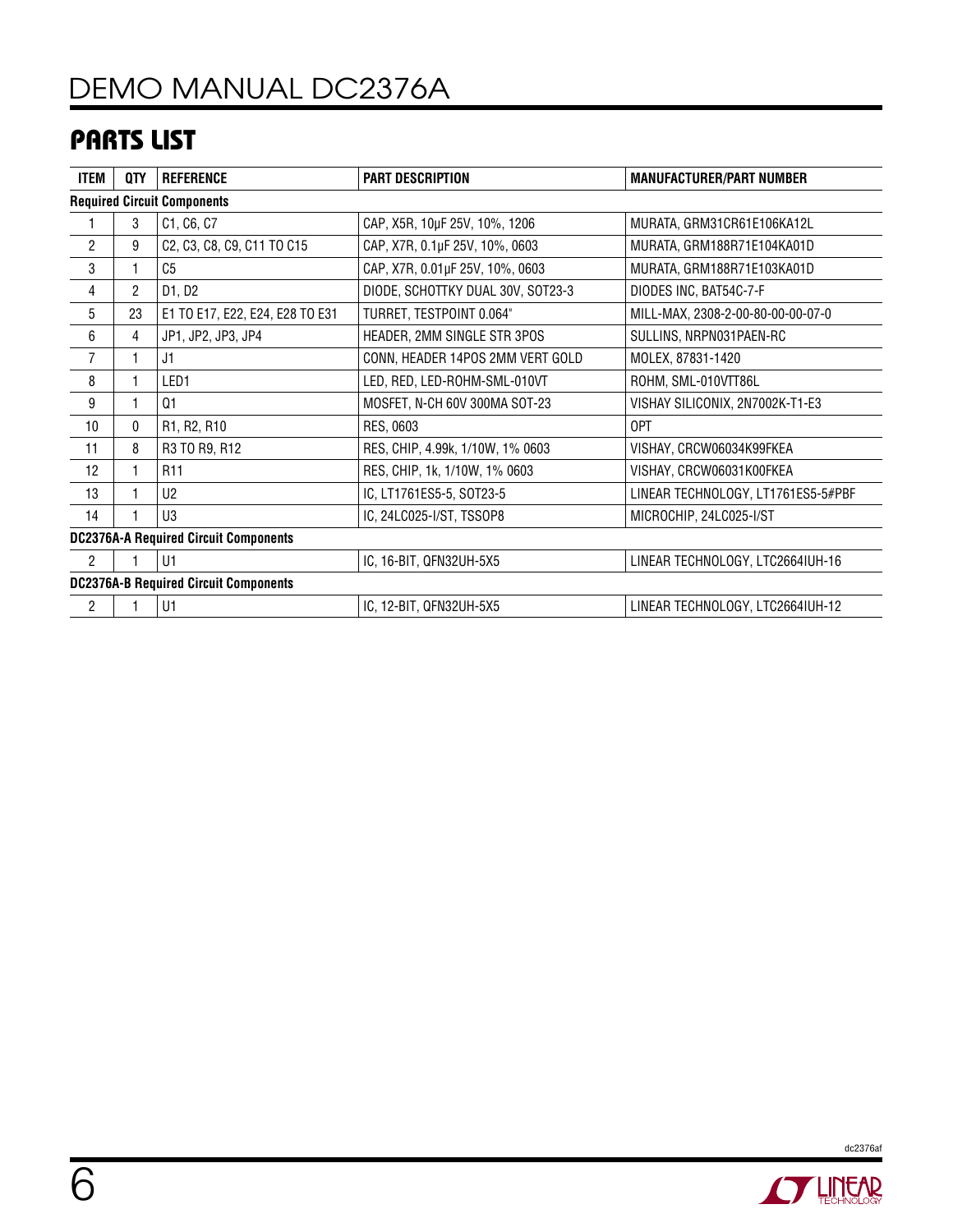### Schematic Diagram



**OF LINEAR** 

Information furnished by Linear Technology Corporation is believed to be accurate and reliable. However, no responsibility is assumed for its use. Linear Technology Corporation makes no representation that the interconnection of its circuits as described herein will not infringe on existing patent rights. dc2376af

7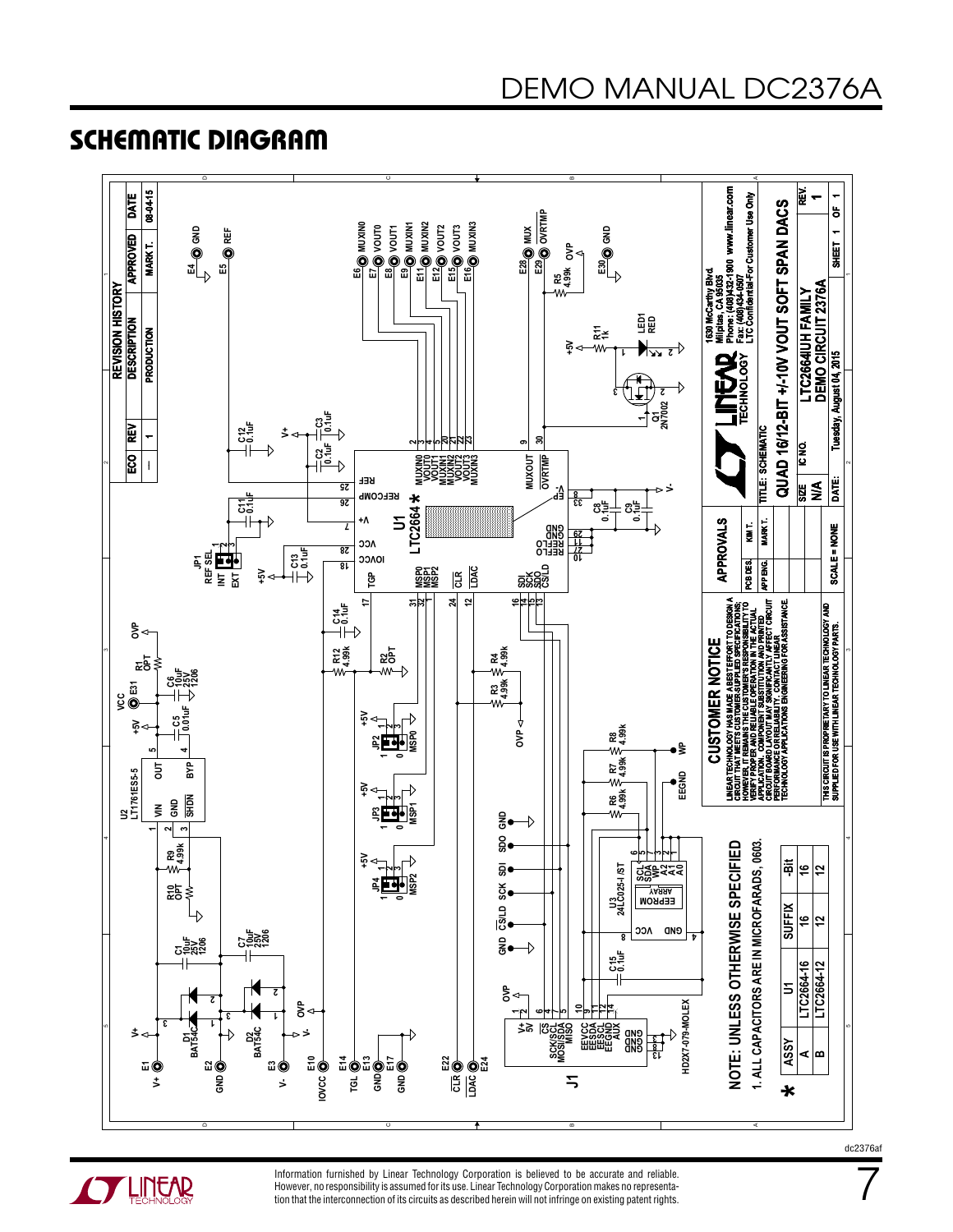DEMO MANUAL DC2376A

#### DEMONSTRATION BOARD IMPORTANT NOTICE

Linear Technology Corporation (LTC) provides the enclosed product(s) under the following **AS IS** conditions:

This demonstration board (DEMO BOARD) kit being sold or provided by Linear Technology is intended for use for ENGINEERING DEVELOPMENT **OR EVALUATION PURPOSES ONLY** and is not provided by LTC for commercial use. As such, the DEMO BOARD herein may not be complete in terms of required design-, marketing-, and/or manufacturing-related protective considerations, including but not limited to product safety measures typically found in finished commercial goods. As a prototype, this product does not fall within the scope of the European Union directive on electromagnetic compatibility and therefore may or may not meet the technical requirements of the directive, or other regulations.

If this evaluation kit does not meet the specifications recited in the DEMO BOARD manual the kit may be returned within 30 days from the date of delivery for a full refund. THE FOREGOING WARRANTY IS THE EXCLUSIVE WARRANTY MADE BY THE SELLER TO BUYER AND IS IN LIEU OF ALL OTHER WARRANTIES, EXPRESSED, IMPLIED, OR STATUTORY, INCLUDING ANY WARRANTY OF MERCHANTABILITY OR FITNESS FOR ANY PARTICULAR PURPOSE. EXCEPT TO THE EXTENT OF THIS INDEMNITY, NEITHER PARTY SHALL BE LIABLE TO THE OTHER FOR ANY INDIRECT, SPECIAL, INCIDENTAL, OR CONSEQUENTIAL DAMAGES.

The user assumes all responsibility and liability for proper and safe handling of the goods. Further, the user releases LTC from all claims arising from the handling or use of the goods. Due to the open construction of the product, it is the user's responsibility to take any and all appropriate precautions with regard to electrostatic discharge. Also be aware that the products herein may not be regulatory compliant or agency certified (FCC, UL, CE, etc.).

No License is granted under any patent right or other intellectual property whatsoever. **LTC assumes no liability for applications assistance,**  customer product design, software performance, or infringement of patents or any other intellectual property rights of any kind.

LTC currently services a variety of customers for products around the world, and therefore this transaction **is not exclusive**.

**Please read the DEMO BOARD manual prior to handling the product**. Persons handling this product must have electronics training and observe good laboratory practice standards. **Common sense is encouraged**.

This notice contains important safety information about temperatures and voltages. For further safety concerns, please contact a LTC applica tion engineer.

Mailing Address:

Linear Technology 1630 McCarthy Blvd. Milpitas, CA 95035

Copyright © 2004, Linear Technology Corporation

dc2376af